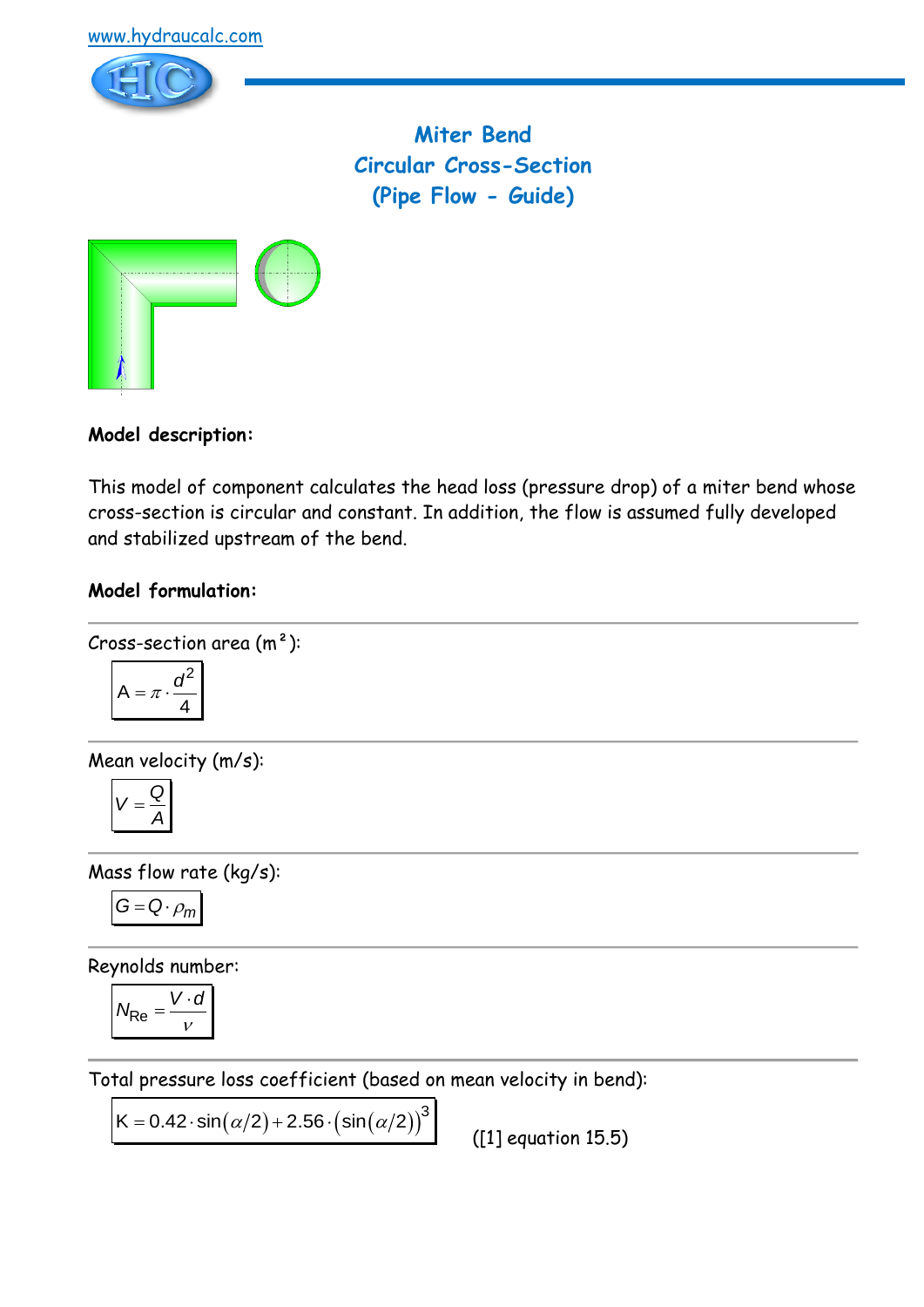

Total pressure loss (Pa):

$$
\Delta P = K \cdot \frac{\rho \cdot V^2}{2}
$$

Total head loss of fluid (m):

$$
\Delta H = K \cdot \frac{V^2}{2 \cdot g}
$$

([1] equation 3.7)

Hydraulic power loss (W):

$$
Wh = \Delta P \cdot Q
$$

Darcy friction factor:

$$
f = \frac{1}{\left[2 \cdot \log \left(\frac{\varepsilon}{3.7 \cdot d} + \frac{2.51}{N_{\text{Re}} \cdot \sqrt{f}}\right)\right]^2}
$$

Colebrook-White equation ([1] equation 3.6)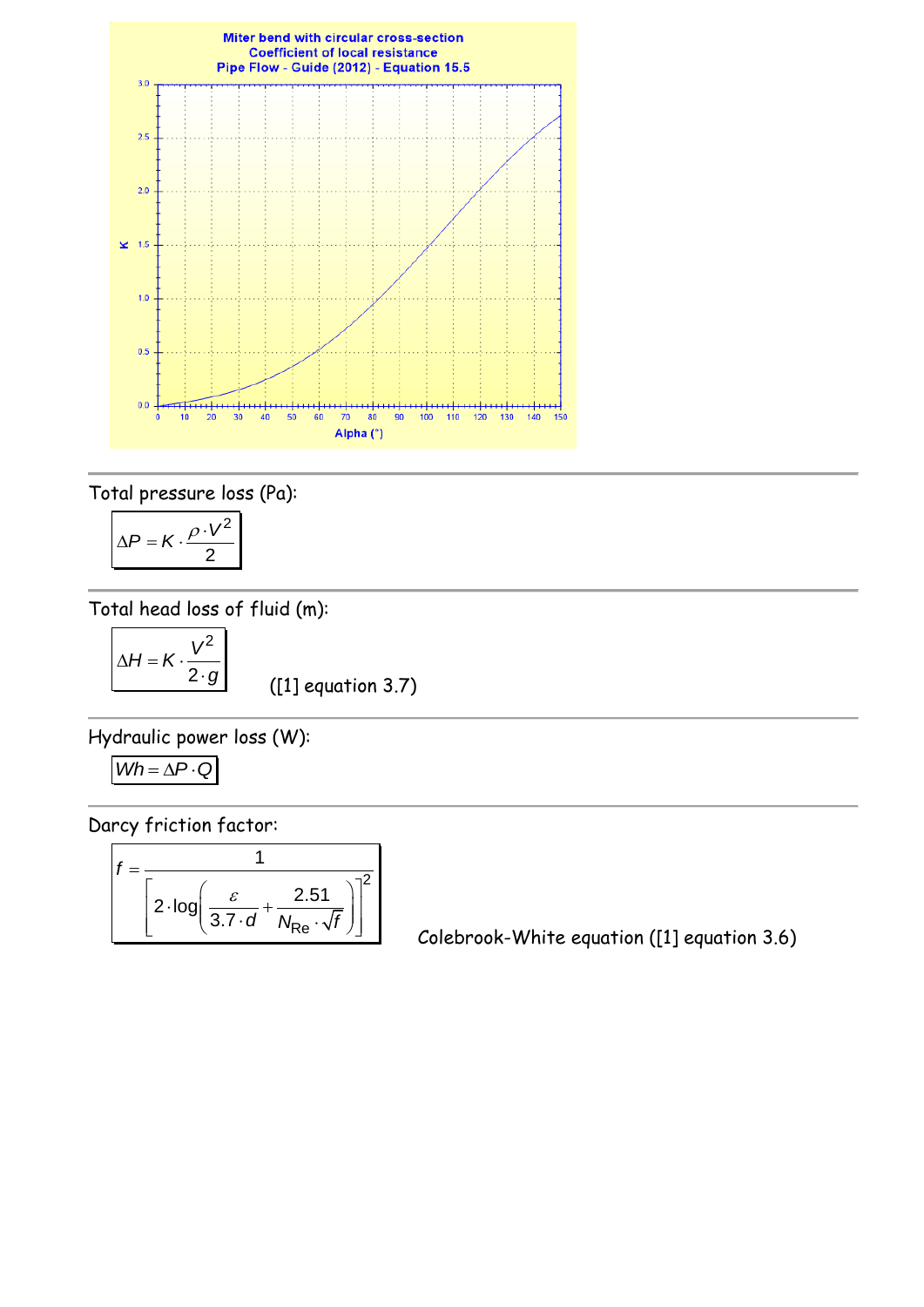

Straight length of equivalent pressure loss (m):

$$
L_{eq} = \zeta \cdot \frac{D_0}{\lambda}
$$

## **Symbols, Definitions, SI Units:**

| d | Pipe internal diameter (m) |  |
|---|----------------------------|--|
|   |                            |  |

- $A$  Cross-section area  $(m<sup>2</sup>)$
- $Q$  Volume flow rate  $(m^3/s)$
- V Mean velocity (m/s)
- $\alpha$  Angle (°)
- G Mass flow rate (kg/s)
- NRe Reynolds number ()
- K Total pressure loss coefficient (based on mean velocity in bend) ()
- $\Delta P$  Total pressure loss (Pa)
- $\Delta H$  Total head loss of fluid (m)
- Wh Hydraulic power loss (W)
- f Darcy friction coefficient ()
- Leq Straight length of equivalent pressure loss (m)
- $p_m$  Fluid density (kg/m<sup>3</sup>)
- $v$  Fluid kinematic viscosity  $(m^2/s)$
- $g$  Gravitational acceleration  $(m/s^2)$

## **Validity range:**

- turbulent flow regime ( $N_{\text{Re}} \geq 10^4$ )
- stabilized flow upstream of the bend
- angle between 0° and 150°